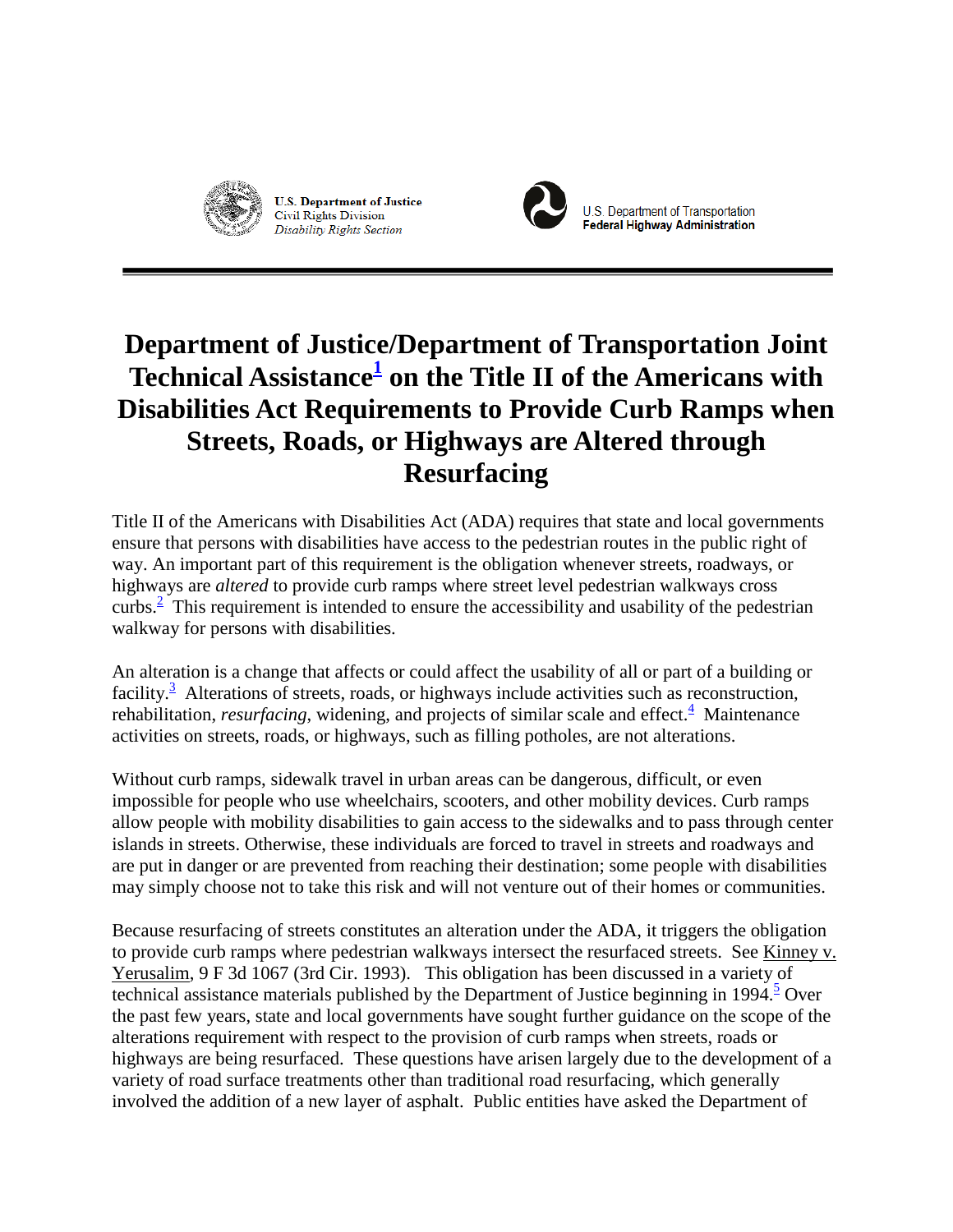Transportation and the Department of Justice to clarify whether particular road surface treatments fall within the ADA definition of alterations, or whether they should be considered maintenance that would not trigger the obligation to provide curb ramps. This Joint Technical Assistance addresses some of those questions.

# **Where must curb ramps be provided?**

Generally, curb ramps are needed wherever a sidewalk or other pedestrian walkway crosses a curb. Curb ramps must be located to ensure a person with a mobility disability can travel from a sidewalk on one side of the street, over or through any curbs or traffic islands, to the sidewalk on the other side of the street. However, the ADA does not require installation of ramps or curb ramps in the absence of a pedestrian walkway with a prepared surface for pedestrian use*.* Nor are curb ramps required in the absence of a curb, elevation, or other barrier between the street and the walkway.

### **When is resurfacing considered to be an alteration?**

Resurfacing is an alteration that triggers the requirement to add curb ramps if it involves work on a street or roadway spanning from one intersection to another, and includes overlays of additional material to the road surface, with or without milling. Examples include, but are not limited to the following treatments or their equivalents: addition of a new layer of asphalt, reconstruction, concrete pavement rehabilitation and reconstruction, open-graded surface course, micro-surfacing and thin lift overlays, cape seals, and in-place asphalt recycling.

#### **What kinds of treatments constitute maintenance rather than an alteration?**

Treatments that serve solely to seal and protect the road surface, improve friction, and control splash and spray are considered to be maintenance because they do not significantly affect the public's access to or usability of the road. Some examples of the types of treatments that would normally be considered maintenance are: painting or striping lanes, crack filling and sealing, surface sealing, chip seals, slurry seals, fog seals, scrub sealing, joint crack seals, joint repairs, dowel bar retrofit, spot high-friction treatments, diamond grinding, and pavement patching. In some cases, the combination of several maintenance treatments occurring at or near the same time may qualify as an alteration and would trigger the obligation to provide curb ramps.

# **What if a locality is not resurfacing an entire block, but is resurfacing a crosswalk by itself?**

Crosswalks constitute distinct elements of the right-of-way intended to facilitate pedestrian traffic. Regardless of whether there is curb-to-curb resurfacing of the street or roadway in general, resurfacing of a crosswalk also requires the provision of curb ramps at that crosswalk.

[<sup>1</sup>](http://www.ada.gov/doj-fhwa-ta.htm#_ftnref1) The Department of Justice is the federal agency with responsibility for issuing regulations implementing the requirements of title II of the ADA and for coordinating federal agency compliance activities with respect to those requirements. Title II applies to the programs and activities of state and local governmental entities. The Department of Justice and the Department of Transportation share responsibility for enforcing the requirements of title II of the ADA with respect to the public right of way, including streets, roads, and highways.